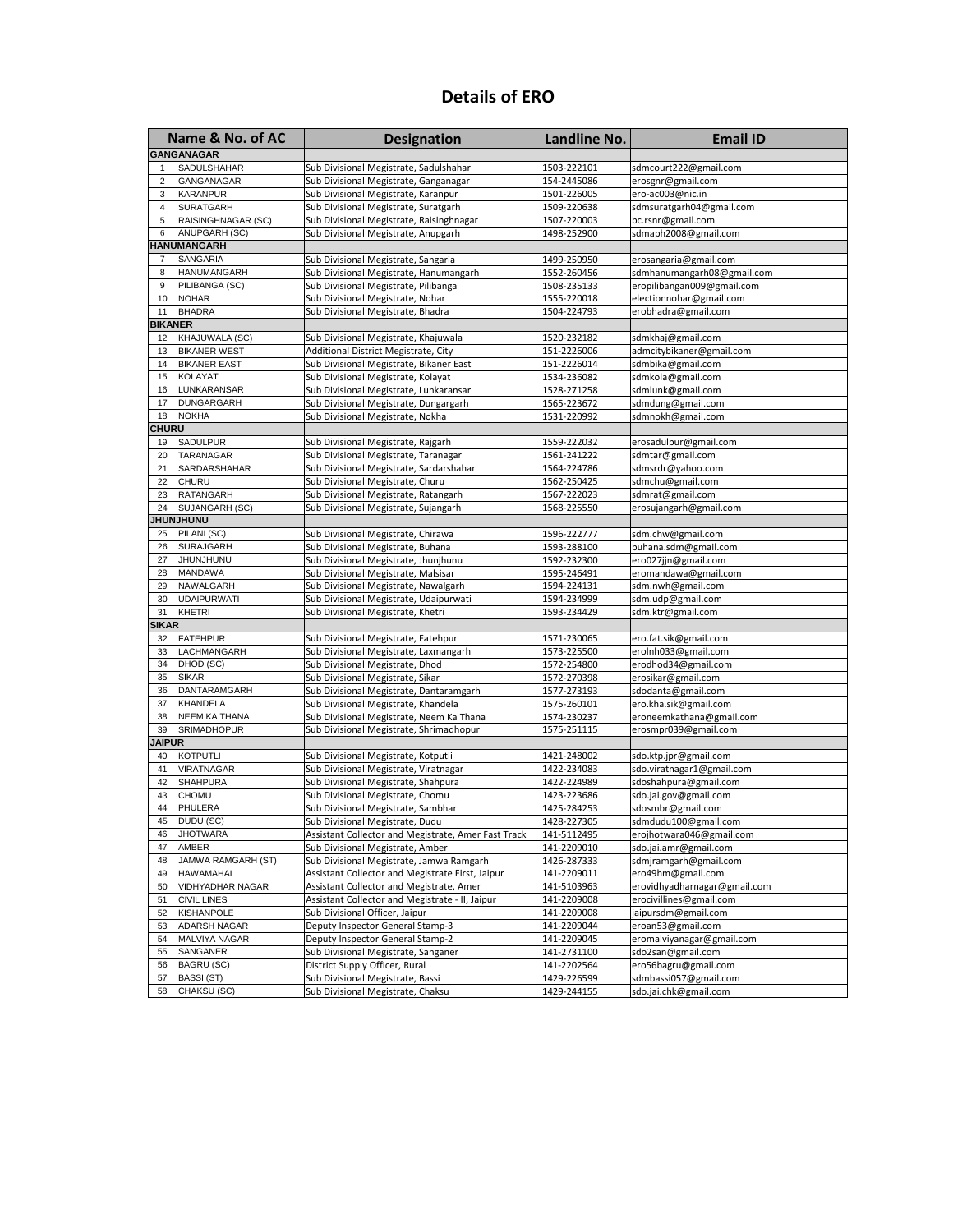| Name & No. of AC |                                   | <b>Designation</b>                                                      | <b>Landline No.</b>        | <b>Email ID</b>                                            |
|------------------|-----------------------------------|-------------------------------------------------------------------------|----------------------------|------------------------------------------------------------|
| <b>ALWAR</b>     |                                   |                                                                         |                            |                                                            |
| 59               | <b>TIJARA</b>                     | Sub Divisional Megistrate, Tijara                                       | 1469-262402                | sdmtij.alw@gmail.com                                       |
| 60               | <b>KISHANGARH BAS</b>             | Sub Divisional Megistrate, Kishangarhbass                               | 1460-242008                | sdmkis.alw@gmail.com                                       |
| 61               | <b>MUNDAWAR</b>                   | Sub Divisional Megistrate, Mundawar                                     | 1495-260576                | sdmmun.alw@gmail.com                                       |
| 62               | <b>BEHROR</b>                     | Sub Divisional Megistrate, Behror                                       | 1494-220023                | sdmbeh.alw@gmail.com                                       |
| 63               | <b>BANSUR</b>                     | Sub Divisional Megistrate, Bansur                                       | 1465-232250                | sdmban.alw@gmail.com                                       |
| 64               | THANAGAZI                         | Sub Divisional Megistrate, Thanagazi                                    | 1465-224047                | sdmtha.alw@gmail.com                                       |
| 65               | ALWAR RURAL (SC)                  | Sub Divisional Megistrate, Alwar                                        | 144-2347033                | sdmalw.alw@gmail.com                                       |
| 66               | ALWAR URBAN                       | Additional City Megistrate, Alwar                                       | 144-2703020                | acem.alw@gmail.com                                         |
| 67               | <b>RAMGARH</b>                    | Sub Divisional Megistrate, Ramgarh                                      | 1468-232405                | sdmram.alw@gmail.com                                       |
| 68               | RAJGARH LAXMANGARH(ST)            | Sub Divisional Megistrate, Rajgarh                                      | 1464-220094                | sdmraj.alw@gmail.com                                       |
| 69               | <b>KATHUMAR (SC)</b>              | Sub Divisional Megistrate, Kathumar                                     | 1462-260826                | sdmkat.alw@gmail.com                                       |
|                  | <b>BHARATPUR</b>                  |                                                                         |                            |                                                            |
| 70               | <b>KAMAN</b>                      | Sub Divisional Megistrate, Kaman                                        | 5640-250496                | sdmkam-bha@rajasthan.gov.in                                |
| 71               | <b>NAGAR</b>                      | Sub Divisional Megistrate, Nagar                                        | 5641-243053                | sdmnag-bha@rajasthan.gov.in                                |
| 72               | <b>DEEG KUMHER</b>                | Sub Divisional Megistrate, Deeg                                         | 5641-220018                | sdmdeg-bha@rajasthan.gov.in                                |
| 73<br>74         | <b>BHARATPUR</b><br><b>NADBAI</b> | Sub Divisional Megistrate, Bharatpur                                    | 5644-222476<br>5643-275411 | sdmbha-bha@rajasthan.gov.in                                |
| 75               | WEIR (SC)                         | Sub Divisional Megistrate, Nadbai<br>Sub Divisional Megistrate, Weir    | 5643-272825                | sdmnad-bha@rajasthan.gov.in<br>sdmwer-bha@rajasthan.gov.in |
| 76               | BAYANA (SC)                       | Sub Divisional Megistrate, Bayana                                       | 5648-225004                | sdmbay-bha@rajasthan.gov.in                                |
| <b>DHOLPUR</b>   |                                   |                                                                         |                            |                                                            |
| 77               | BASERI (SC)                       | Sub Divisional Megistrate, Baseri                                       | 5646-276741                | sdmbsi@gmail.com                                           |
| 78               | <b>BARI</b>                       | Sub Divisional Megistrate, Bari                                         | 5647-273801                | erobari078@gmail.com                                       |
| 79               | <b>DHOLPUR</b>                    | Sub Divisional Megistrate, Dholpur                                      | 5642-220025                | erodholpur079@gmail.com                                    |
| 80               | <b>RAJAKHERA</b>                  | Sub Divisional Megistrate, Rajakhera                                    | 5642-233649                | sdmrajakhera@gmail.com                                     |
| KARAULI          |                                   |                                                                         |                            |                                                            |
| 81               | <b>TODABHIM (ST)</b>              | Sub Divisional Megistrate, Todabhim                                     | 7461-230708                | todabhim.sdm@gmail.com                                     |
| 82               | HINDAUN (SC)                      | Sub Divisional Megistrate, Hindaun                                      | 7469-230277                | sdmhin-kar@rajasthan.gov.in                                |
| 83               | <b>KARAULI</b>                    | Sub Divisional Megistrate, Karauli                                      | 7464-250025                | karauli.sdm1@gmail.com                                     |
| 84               | SAPOTRA (ST)                      | Sub Divisional Megistrate, Sapotra                                      | 7465-252100                | electionsapotra.sdm@gmail.com                              |
| <b>DAUSA</b>     |                                   |                                                                         |                            |                                                            |
| 85               | <b>BANDIKUI</b>                   | Sub Divisional Megistrate, Bandikui                                     | 1420-228487                | sdo-ban-dau-ri@nic.in                                      |
| 86               | <b>MAHUWA</b>                     | Sub Divisional Megistrate, Mahuwa                                       | 7461-240521                | sdo-mah-dau-rj@nic.in                                      |
| 87               | SIKRAI (SC)                       | Sub Divisional Megistrate, Sikrai                                       | 1420-275495                | sdo-sik-dau-rj@nic.in                                      |
| 88               | <b>DAUSA</b>                      | Sub Divisional Megistrate, Dausa                                        | 1427-223600                | sdo-dau-rj@nic.in                                          |
| 89               | LALSOT (ST)                       | Sub Divisional Megistrate, Lalsot                                       |                            | sdo-lal-dau-rj@nic.in                                      |
|                  | <b>SAWAI MADHOPUR</b>             |                                                                         |                            |                                                            |
| 90               | <b>GANGAPUR</b>                   | Sub Divisional Megistrate, Gangapur                                     | 7463-234230                | eroggc90@gmail.com                                         |
| 91               | <b>BAMANWAS (ST)</b>              | Sub Divisional Megistrate, Bamanwas                                     | 7467-222321                | erobms91@gmail.com                                         |
| 92               | SAWAI MADHOPUR                    | Sub Divisional Megistrate, Sawai Madhopur                               | 7462-220344                | eroswm92@gmail.com                                         |
| 93<br>τοΝΚ       | <b>KHANDAR (SC)</b>               | Sub Divisional Megistrate, Khandar                                      | 7468-241500                | erokdr93@gmail.com                                         |
| 94               | <b>MALPURA</b>                    | Sub Divisional Megistrate, Malpura                                      | 1437-225991                |                                                            |
| 95               | NIWAI (SC)                        | Sub Divisional Megistrate, Niwai                                        | 1438-223700                | sdomalpura@gmail.com<br>sdo.niwai@gmail.com                |
| 96               | <b>TONK</b>                       | Sub Divisional Megistrate, Tonk                                         | 1432-246770                | sdmton@gmail.com                                           |
| 97               | <b>DEOLI-UNIARA</b>               | Sub Divisional Megistrate, Uniara                                       | 1436-265510                | sdouniara@gmail.com                                        |
| <b>AJMER</b>     |                                   |                                                                         |                            |                                                            |
| 98               | <b>KISHANGARH</b>                 | Sub Divisional Megistrate, Kishangarh                                   | 1463-242216                | ero98kishangarh@gmail.com                                  |
| 99               | <b>PUSHKAR</b>                    | Sub Divisional Megistrate, Pushkar                                      | 145-2773022                | eroajmer99@gmail.com                                       |
| 100              | AJMER NORTH                       | Additional District Megistrate(City), Ajmer                             | 145-2627300                | ero100ajmer@gmail.com                                      |
| 101              | AJMER SOUTH (SC)                  | Sub Divisional Megistrate, Ajmer                                        | 145-2627143                | sdoajm@gmail.com                                           |
|                  | 102 NASIRABAD                     | Sub Divisional Megistrate, Nasirabad                                    | 1491-224300                | sdonasirabad@gmail.com                                     |
| 103              | <b>BEAWAR</b>                     | Sub Divisional Megistrate, Beawar                                       | 01462-257336               | sdobeawar@gmail.com                                        |
| 104              | <b>MASUDA</b>                     | Sub Divisional Megistrate, Masuda                                       | 1462-266444                | sdmmasuda@gmail.com                                        |
| 105              | <b>KEKRI</b>                      | Sub Divisional Megistrate, Kekri                                        | 1467-220008                | ero105kekri@gmail.com                                      |
| <b>NAGAUR</b>    |                                   |                                                                         |                            |                                                            |
| 106              | LADNUN                            | Sub Divisional Megistrate, Ladnun                                       | 1581-225732                | ero.ac106@gmail.com                                        |
| 107              | <b>DEEDWANA</b>                   | Sub Divisional Megistrate, Deedwana                                     | 1580-220027                | ero.ac107@gmail.com                                        |
| 108              | JAYAL (SC)                        | Sub Divisional Megistrate, Jayal                                        | 1583-272030                | ero.ac108@gmail.com                                        |
| 109              | <b>NAGAUR</b>                     | Sub Divisional Megistrate, Nagaur                                       | 1582-240828                | ero.ac109@gmail.com                                        |
| 110              | <b>KHINVSAR</b>                   | Sub Divisional Megistrate, Khinvsar                                     | 1585-262205                | ero.ac110@gmail.com                                        |
| 111              | <b>MERTA (SC)</b>                 | Sub Divisional Megistrate, Merta                                        | 1590-220017                | ero.ac111@gmail.com                                        |
| 112              | <b>DEGANA</b>                     | Sub Divisional Megistrate, Degana                                       | 1587-223661                | ero.ac112@gmail.com                                        |
| 113              | <b>MAKRANA</b>                    | Sub Divisional Megistrate, Makrana                                      | 1588-246023                | ero.ac113@gmail.com                                        |
| 114              | <b>PARBATSAR</b>                  | Sub Divisional Megistrate, Parbatsar                                    | 1589-270124                | ero.ac114@gmail.com                                        |
| 115<br>PALI      | <b>NAWAN</b>                      | Sub Divisional Megistrate, Nawan                                        | 1586-262926                | ero.ac116@gmail.com                                        |
| 116              | <b>JAITARAN</b>                   |                                                                         |                            | ero.jaitaran116@gmail.com                                  |
| 117              | SOJAT (SC)                        | Sub Divisional Megistrate, Jaitaran<br>Sub Divisional Megistrate, Sojat | 2939-222223<br>2960-222023 | erosojat@gmail.com                                         |
| 118              | PALI                              | Sub Divisional Megistrate, Pali                                         | 2932-252810                | eropali118@gmail.com                                       |
| 119              | <b>MARWAR JUNCITON</b>            | Sub Divisional Megistrate, Marwar Junction                              | 2935-252237                | eromarwarjn@gmail.com                                      |
| 120              | <b>BALI</b>                       | Sub Divisional Megistrate, Bali                                         | 2938-222072                | sdo.bali1@gmail.com                                        |
| 121              | <b>SUMERPUR</b>                   | Sub Divisional Megistrate, Sumerpur                                     | 2933-256224                | sdm_sumerpur@yahoo.in                                      |
|                  |                                   |                                                                         |                            |                                                            |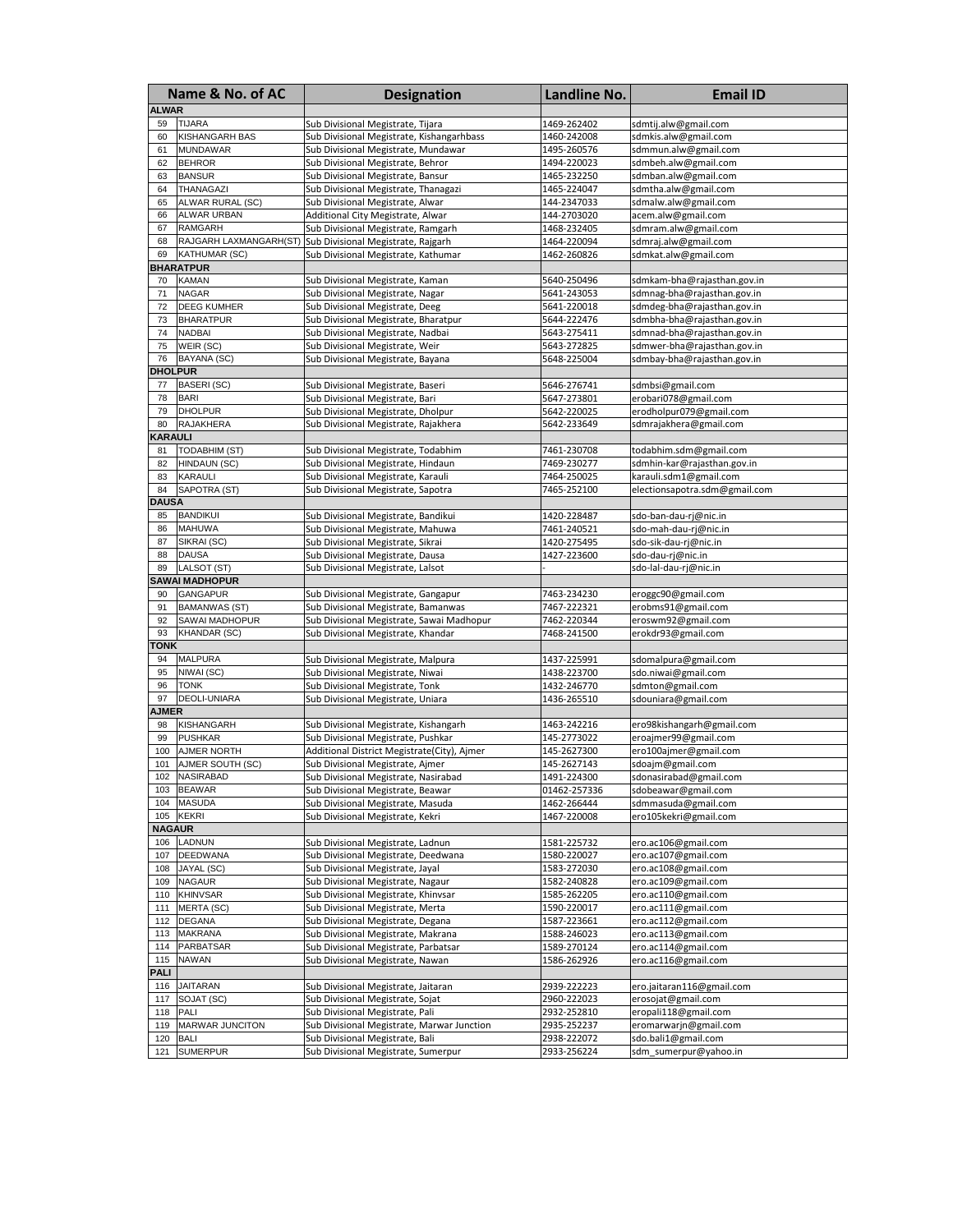| Name & No. of AC |                                 | <b>Designation</b>                                                         | Landline No.               | <b>Email ID</b>                                   |
|------------------|---------------------------------|----------------------------------------------------------------------------|----------------------------|---------------------------------------------------|
| <b>JODHPUR</b>   |                                 |                                                                            |                            |                                                   |
| 122              | <b>PHALODI</b>                  | Sub Divisional Megistrate, Phalodi                                         | 2925-223515                | sdmph-jod-rj@nic.in                               |
| 123              | LOHAWAT                         | Additional District Megistrate, Phalodi                                    | 2925-222323                | admph-jod-rj@nic.in                               |
| 124              | <b>SHERGARH</b>                 | Sub Divisional Megistrate, Shetgharh                                       | 2929-243656                | sdmsh-jod-rj@nic.in                               |
| 125              | <b>OSIAN</b>                    | Sub Divisional Megistrate, Osian                                           | 2922-274601                | sdmos-jod-rj@nic.in                               |
| 126              | <b>BHOPALGARH (SC)</b>          | Sub Divisional Megistrate, Bhopalgrah                                      | 2920-240011                | sdmbh-jod-rj@nic.in                               |
| 127              | SARDARPURA                      | Additional District Megistrate-2, Jodhpur                                  | 291-2560308                | adm2-jod-rj@nic.in                                |
| 128              | <b>JODHPUR</b>                  | Additional District Megistrate City-1, Jodhpur                             | 291-2650319                | admc1-jod-rj@nic.in                               |
| 129              | SOORSAGAR                       | Sub Divisional Megistrate, Jodhpur                                         | 291-2650319                | sdmjo-jod-rj@nic.in                               |
| 130              | LUNI                            | Sub Divisional Megistrate, Luni                                            | 2931-284003                | sdmlu-jod-rj@nic.in                               |
| 131              | <b>BILARA (SC)</b>              | Sub Divisional Megistrate, Bilara                                          | 2930-222023                | erobilarajodhpur@gmail.com                        |
|                  | <b>JAISALMER</b>                |                                                                            |                            |                                                   |
| 132              | <b>JAISALMER</b>                | Sub Divisional Megistrate, Jaisalmer                                       | 2992-251127                | rojaisalmer@gmail.com                             |
| 133              | <b>POKARAN</b>                  | Sub Divisional Megistrate, Pokaran                                         | 2994-222225                | ropokaran@gmail.com                               |
| <b>BARMER</b>    |                                 |                                                                            |                            |                                                   |
| 134              | <b>SHEO</b>                     | Sub Divisional Megistrate, Sheo                                            | 2987-253301                | sdosheo@gmail.com                                 |
| 135              | <b>BARMER</b>                   | Sub Divisional Megistrate, Barmer                                          | 2982-220009                | sdmbarmer@gmail.com                               |
| 136<br>137       | <b>BAYTOO</b><br>PACHPADRA      | Sub Divisional Megistrate, Baytoo                                          | 2982-241212                | erobaitu136@gmail.com                             |
| 138              | <b>SIWANA</b>                   | Sub Divisional Megistrate, Balotra                                         | 2988-220005                | sdmbalotra@gmail.com                              |
| 139              | <b>GUDAMALANI</b>               | Sub Divisional Megistrate, Siwana<br>Sub Divisional Megistrate, Gudamalani | 2901-220292<br>2983-280052 | sdmsiwana@gmail.com<br>sdm139gudamalani@gmail.com |
| 140              | CHOHTAN (SC)                    | Sub Divisional Megistrate, Chohtan                                         | 2989-220053                | ero.sdoctn@gmail.com@gmail.com                    |
| <b>JALORE</b>    |                                 |                                                                            |                            |                                                   |
| 141              | <b>AHORE</b>                    | Sub Divisional Megistrate, Ahore                                           | 2978-282220                | sdm_ahore@hotmail.com                             |
| 142              | JALORE (SC)                     | Sub Divisional Megistrate, Jalore                                          | 2973-222220                | sdm.jalo-rj@nic.in                                |
| 143              | <b>BHINMAL</b>                  | Sub Divisional Megistrate, Bhinmal                                         | 2969-222220                | sdm bhinmal@hotmail.com                           |
| 144              | SANCHORE                        | Sub Divisional Megistrate, Sanchore                                        | 2979-283220                | sdmsachore9649@gmail.com                          |
| 145              | <b>RANIWARA</b>                 | Sub Divisional Megistrate, Raniwara                                        | 2990-232220                | sdm raniwara@hotmail.com                          |
| <b>SIROHI</b>    |                                 |                                                                            |                            |                                                   |
| 146              | <b>SIROHI</b>                   | Sub Divisional Megistrate, Sirohi                                          | 2972-222220                | erosdmsirohi146@gmail.com                         |
| 147              | PINDWARA ABU (ST)               | Sub Divisional Megistrate, Pindwara Abu                                    | 2974-238489                | sdmmountabu@gmail.com                             |
| 148              | REODAR (SC)                     | Sub Divisional Megistrate, Reodar                                          | 2975-282220                | sdm.sir.reo@gmail.com                             |
| <b>JDAIPUR</b>   |                                 |                                                                            |                            |                                                   |
| 149              | GOGUNDA (ST)                    | Sub Divisional Megistrate, Gogunda                                         | 2956-282035                | ero-ac149@nic.in                                  |
| 150              | JHADOL (ST)                     | Sub Divisional Megistrate, Jhadol                                          | 2959-220031                | ero-ac150@nic.in                                  |
| 151              | KHERWARA (ST)                   | Sub Divisional Megistrate, Kherwara                                        | 2907-260177                | ero-ac151@nic.in                                  |
| 152              | <b>UDAIPUR RURAL (ST)</b>       | Sub Divisional Megistrate, Girva                                           | 294-2413454                | ero-ac152@nic.in                                  |
| 153              | <b>UDAIPUR</b>                  | Additional District Megistrate, City                                       | 294-2413308                | ero-ac153@nic.in                                  |
| 154              | <b>MAVLI</b>                    | Sub Divisional Megistrate, Mavli                                           | 2955-264020                | ero-ac154@nic.in                                  |
| 155              | VALLABNAGAR                     | Sub Divisional Megistrate, Vallabhnagar                                    | 2957-240228                | ero-ac155@nic.in                                  |
| 156              | SALUMBER (ST)                   | Sub Divisional Megistrate, Salumber                                        | 2906-232832                | ero-ac156@nic.in                                  |
|                  | <b>PRATAPGARH</b>               |                                                                            |                            |                                                   |
| 157              | DHARIAWAD (ST)                  | Sub Divisional Megistrate, Dhariawad                                       | 2950-270781                | sdmdhariyawad@gmail.com                           |
| 172              | PRATAPGARH (ST)                 | Sub Divisional Megistrate, Pratapgarh                                      | 1478-222026                | sdm144@rediffmail.com                             |
|                  | <b>DUNGARPUR</b>                |                                                                            |                            |                                                   |
| 158              | <b>DUNGARPUR (ST)</b>           | Sub Divisional Megistrate, Dugarpur                                        | 2964-232424                | sdmdungarpur@gmail.com                            |
| 159              | ASPUR (ST)                      | Sub Divisional Megistrate, Aspur                                           | 2967-271162                | sdmaspur@gmail.com                                |
| 160<br>161       | SAGWARA (ST)                    | Sub Divisional Megistrate, Sagwara                                         | 2966-254014                | sdmsagwara1@gmail.com                             |
|                  | CHORASI (ST)<br><b>BANSWARA</b> | Sub Divisional Megistrate, Chorasi                                         | 2964-241025                | sdmsimalwara@gmail.com                            |
|                  | 162 GHATOL (ST)                 | Sub Divisional Megistrate, Ghatol                                          | 2961-235871                | sdmghatol@gmail.com                               |
|                  | 163 GARHI (ST)                  | Sub Divisional Megistrate, Garhi                                           | 2963-220150                | sdmgarhi@gmail.com                                |
| 164              | <b>BANSWARA (ST)</b>            | Sub Divisional Megistrate, Banswara                                        | 2962-240795                | sdmbsw@gmail.com                                  |
| 165              | <b>BAGIDORA (ST)</b>            | Sub Divisional Megistrate, Bagidora                                        | 2968-280705                | sdmbagidora@gmail.com                             |
| 166              | <b>KUSHALGARH (ST)</b>          | Sub Divisional Megistrate, Kushalgarh                                      | 2965-275241                | sdmkushalgarh@gmail.com                           |
|                  | <b>CHITTORGARH</b>              |                                                                            |                            |                                                   |
| 167              | <b>KAPASAN (SC)</b>             | Sub Divisional Megistrate, Kapasan                                         | 1476-230244                | sdokapasan@gmail.com                              |
| 168              | <b>BEGUN</b>                    | Sub Divisional Megistrate, Begun                                           | 1474-230150                | sdm.begun@gmail.com                               |
| 169              | <b>CHITTORGARH</b>              | Sub Divisional Megistrate, Chittorgarh                                     | 1472-241111                | sdo.chittorgarh@gmail.com                         |
| 170              | NIMBAHERA                       | Sub Divisional Megistrate, Nimbahera                                       | 1477-220002                | sdmnimbahera@gmail.com                            |
| 171              | <b>BARI SADRI</b>               | Sub Divisional Megistrate, Barisadri                                       | 1473-264339                | sdmbarisadri1996@gmail.com                        |
|                  | <b>RAJSAMAND</b>                |                                                                            |                            |                                                   |
| 173              | <b>BHIM</b>                     | Sub Divisional Megistrate, Bhim                                            | 2951-250229                | sdobheem@gmail.com                                |
| 174              | KUMBHALGARH                     | Sub Divisional Megistrate, Kumbhalgarh                                     | 2954-242436                | sdokumbhalgarh@gmail.com                          |
| 175              | <b>RAJSAMAND</b>                | Sub Divisional Megistrate, Rajsamand                                       | 2952-220103                | sdorajsamand@gmail.com                            |
| 176              | NATHDWARA                       | Sub Divisional Megistrate, Nathdwara                                       | 2953-231855                | sdonathdwara@gmail.com                            |
| BHILWARA         |                                 |                                                                            |                            |                                                   |
| 177              | <b>ASIND</b>                    | Sub Divisional Megistrate, Asind                                           | 01480-220146               | eroasind@gmail.com                                |
| 178              | MANDAL                          | Sub Divisional Megistrate, Mandal                                          | 01486-266808               | eromandal@gmail.com                               |
| 179              | <b>SAHARA</b>                   | Sub Divisional Megistrate, Gangapur                                        | 01481-220043               | erogangapur2013@gmail.com                         |
| 180              | <b>BHILWARA</b>                 | Sub Divisional Megistrate, Bhilwara                                        | 01482-232612               | erobhilwara2013@gmail.com                         |
| 181              | SHAHPURA (SC)                   | Sub Divisional Megistrate, Shahpura                                        | 01484-222239               | eroshahpura.bhi.1727@gmail.com                    |
| 182              | <b>JAHAZPUR</b>                 | Sub Divisional Megistrate, Jahazpur                                        | 01485-230508               | ahajpursdm@gmail.com                              |
| 183              | MANDALGARH                      | Sub Divisional Megistrate, Mandalgarh                                      | 01489-230018               | sdomgh2013@gmail.com                              |
| bundi            |                                 |                                                                            |                            |                                                   |
| 184              | <b>HINDOLI</b>                  | Sub Divisional Megistrate, Hindoli                                         | 7436-276446                | erohindoli184@gmail.com                           |
| 185              | <b>KESHORAIPATAN (SC)</b>       | Sub Divisional Megistrate, K.Patan                                         | 7438-264170                | eropatan@gmail.com                                |
| 186              | <b>BUNDI</b>                    | Sub Divisional Megistrate, Bundi                                           | 747-2445458                | erobundi@gmail.com                                |